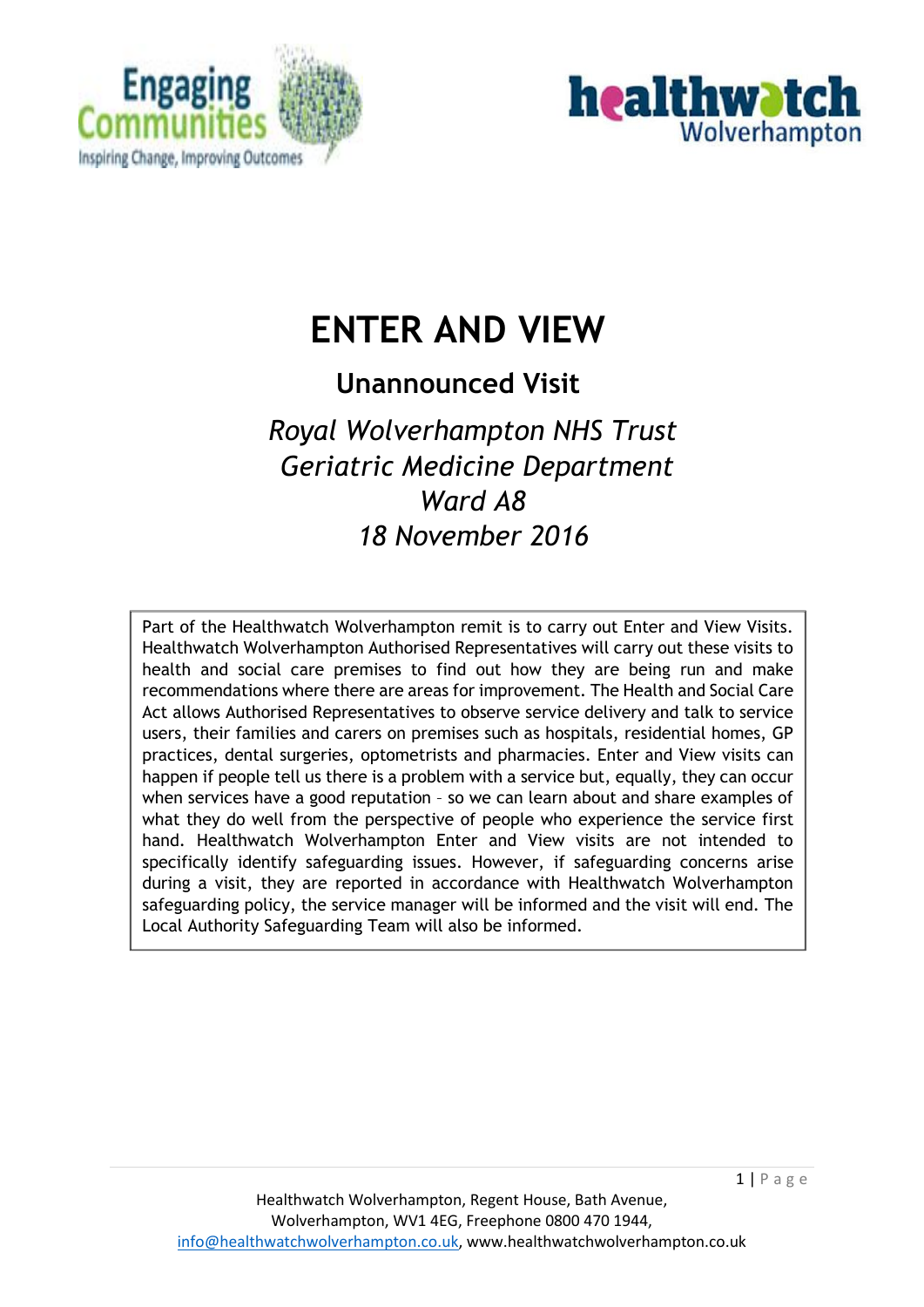| <b>Provider Details</b> |                                                                                                                                         |  |
|-------------------------|-----------------------------------------------------------------------------------------------------------------------------------------|--|
| Name:<br>Address:       | Royal Wolverhampton NHS Trust (RWT)<br>The Royal Wolverhampton NHS Trust, Wolverhampton<br>Road, Wolverhampton, West Midlands, WV10 0QP |  |
| Manager:                | Ward Manager Sister Rebecca Whyle                                                                                                       |  |
| Date of Visit:          | Friday 18 November 2016 at 2.00pm                                                                                                       |  |

| <b>NAME</b>           | <b>ROLE</b>                      |
|-----------------------|----------------------------------|
| Sheila Gill           | Authorised Representative (Lead) |
| Dana Tooby            | <b>Authorised Representative</b> |
| Jane Emery            | <b>Authorised Representative</b> |
| <b>Beverley Davis</b> | <b>Authorised Representative</b> |

#### *Purpose of Visit:*

Healthwatch Wolverhampton receive feedback on a range of services and treatments received at New Cross Hospital. Recently Healthwatch received some concerns in respect to services received at the Geriatric Medicine Department – Ward A8. These were around staffing levels, the communication and treatment of patients.

#### *Acknowledgements:*

Healthwatch Wolverhampton would like to thank Sister Rebecca Whyle and the patients, relatives and staff for their co-operation during the visit.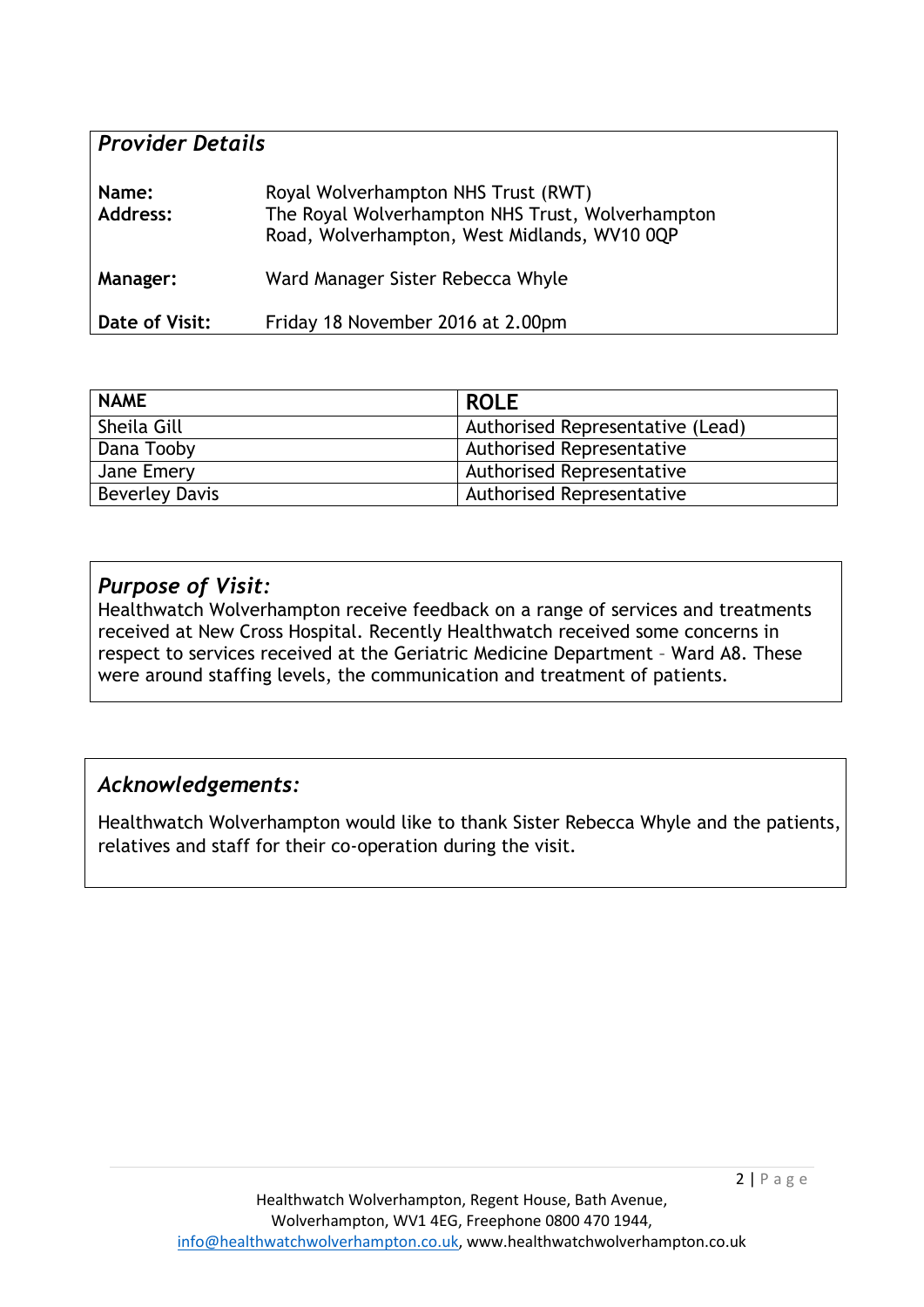# *1.0 Physical Environment*

#### **External**

- 1.1 On arrival it was noted The Heart & Lung Centre Car Park P2 stated 'Full' but there were lots of spaces available. There were three cars waiting in the queue. The authorised representatives were informed that the person in the car at the front had got out of the vehicle and gone inside the hospital to complain.
- 1.2 Outside Ward A8 there were two benches labelled 'condemned' This could potentially have caused a Health and Safety risk for patients and visitors.
- 1.3 Directly outside the ward there were two full rubbish bags blocking a fire door that also served as access to a cleaning storage area.

#### **Internal**

- 1.4 At approximately 2.50pm the storage room door was left open and unattended for at least 10 minutes even though it had a sign 'Please keep shut at all times'. There were containers with liquids visible on the shelves. The door was closed after the Authorised Representatives were seen by the Nurse.
- 1.5 In Bay 1, one patient's over-bed table was dirty with tea ring stains and had dirty tissues.
- 1.6 There was a handwritten sign placed at the end of a patients bed which read 'Do not use trough' however the sign was not secured. It could have been moved or fallen onto the floor.
- 1.7 The temperature in Bay 4 was uncomfortably warm in the opinion of one of the Authorised Representatives.

# *2.0 Staff Numbers*

- 2.1 The Ward when fully staffed has 4 Trained Nurses on duty in the morning and afternoon and 2 Nurses through the night. There are 3 Healthcare Assistants (HCAs) on duty at any one time.
- 2.2 Currently there are staff vacancies due to staff on maternity leave.
- 2.3 Staffing is reviewed in conjunction with Wards A8, A7 and C22.
- 2.4 Bank staff are used regularly to cover vacancies ie maternity leave.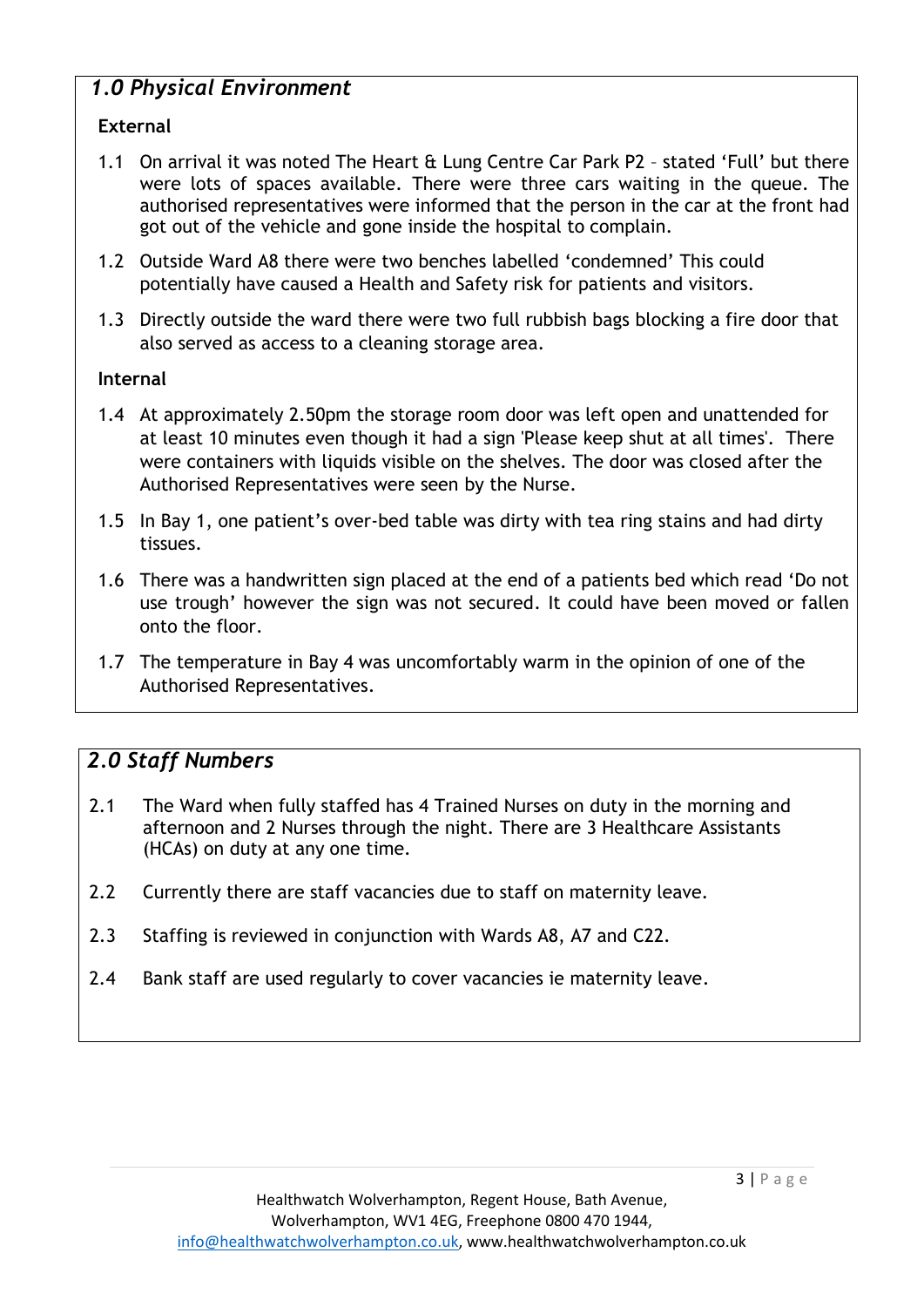# *3.0 Agency Usage*

#### **None**

# *4.0 Patient Experiences and Observations:*

- 4.1 During the visit, the majority of the patients were asleep. Others appeared confused or had communication difficulties and some did not really want to talk.
- 4.2 **Observations in Bay 4:** On entering Bay 4 a large pool of fluid on the floor by a patient's bed was noticed. This was mentioned to the HCA and the response was "He has probably wet himself or spilt a drink."
- 4.3 A patient was asleep whilst in bed and had pulled the sheet away from himself he did not have any clothes on underneath.
- 4.4 A patient had clothes on the window sill and an overflowing rubbish bin. The area also smelt either of the rubbish or poor personal hygiene.
- 4.5 "One patient had been in hospital for 5 weeks and had only met the social worker a week ago. The social worker was to sort out a home package but said "if I have not made contact in 2 weeks, please make contact again." This patient has not received any physiotherapy since arriving on the ward."
- 4.6 A patient was lying on a deflated air bed.
- 4.7 At changeover, a nurse introduced herself to patients.

# *5.0 Family and Carer Experiences and Observations*

- 5.1 A visitor said "pain relief for their friend was out of stock and the patient appeared to be in distress. The nurse stated "it is strong pain relief, morphine, he had some this morning when his daughter was here but he requires more than we have available but it has been ordered."
- 5.2 A visitor felt there is not enough staff on the ward and it is difficult to distinguish who the Nurse is. There are usually lots of people around the front desk, but they cannot see what is going on in the bays.
- 5.3 The wife and daughter of a patient said, "we had seen a doctor yesterday and the situation with their family member had been explained to them and they were happy with the care being given."
- 5.4 A wife and mother of a patient asked, "How can Healthwatch support people who want to make a complaint?" They were anxious and afraid it could affect the quality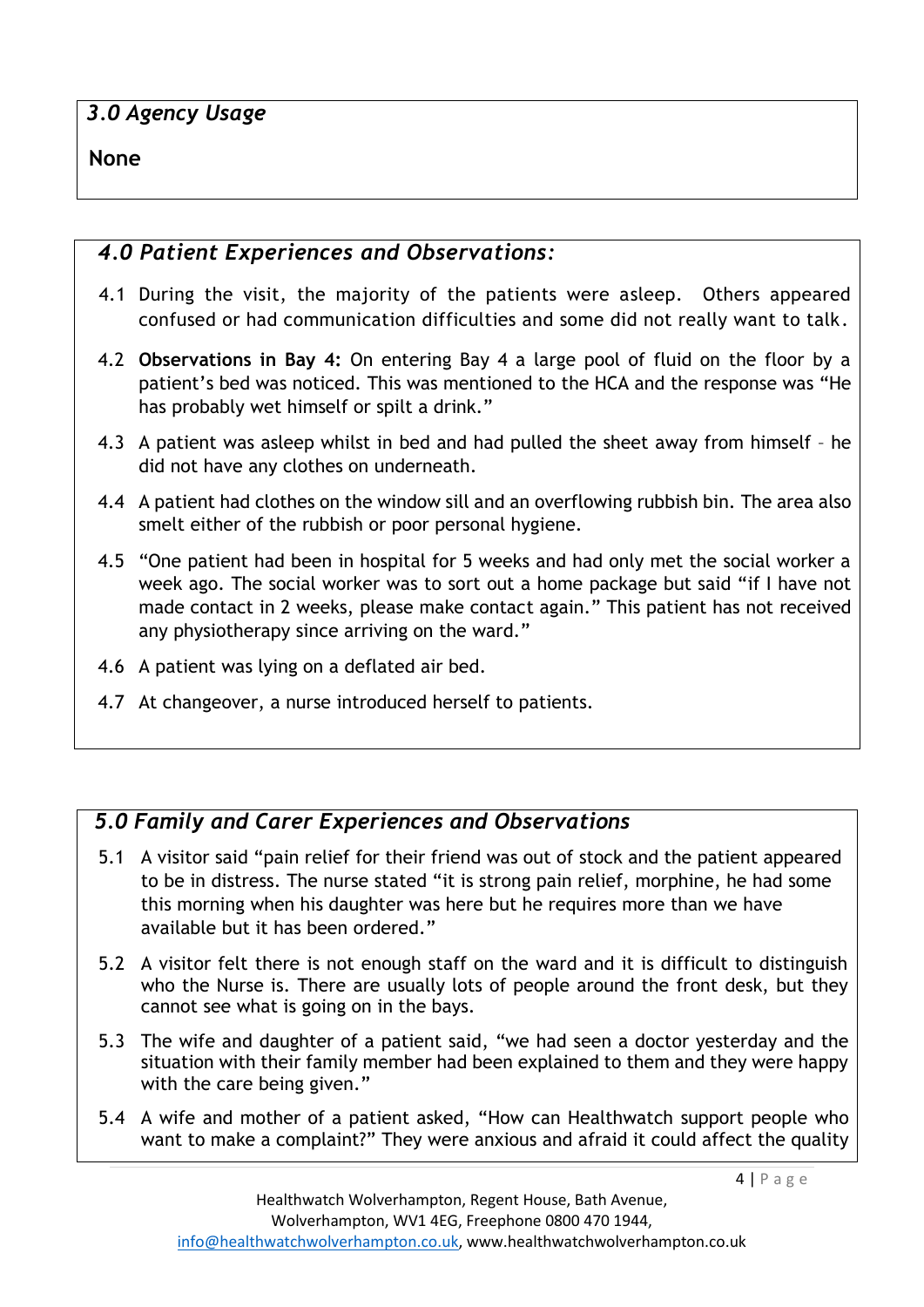of care for the patient. It affected Accident and Emergency (A&E) and Ward A6. They were happy with Ward A8. The visitor gave consent for Healthwatch Wolverhampton to follow up the enquiry, providing contact details.

- 5.5 A visitor/carer said, "that she had only seen a consultant once in three weeks."
- 5.6 No evidence was observed of any activities that took place during the day to stimulate the patients. There were a number of TVs in the ward. A family member reported that it was never on and that the personal TV that you have to pay for did not work.
- 5.7 A HCA on duty stood and listened to our conversation with a patient's family. The HCA was asked if they could provide some privacy. The HCA was quite rude and said "you have not presented yourself to me." So the Authorised Representatives referred him to the front desk whilst we continued to speak to the family.

#### *6.0 Catering Services:*

- 6.1 A choice of menu is available for patients every morning and afternoon, catering for a range of specific needs and requirements including religious, ethnic, diabetic, and vegetarian needs. Protected meal times are in place at 8am, 12.30pm and 5.30pm.
- 6.2 Nurses undertake 'swallow screening' and meals are adjusted accordingly e.g. soft diet then the patient is assessed for a further 3 days to check if there is a likely hood of choking. The ward has a red tray system used to identify patients that need assistance easily.
- 6.3 There is 'Therapeutic' visiting times between 12pm-7pm for relatives to assist and support during mealtimes. Drinks are available for relatives at a donation of approximately 50 pence. The Hostess informs relatives about the drinks station.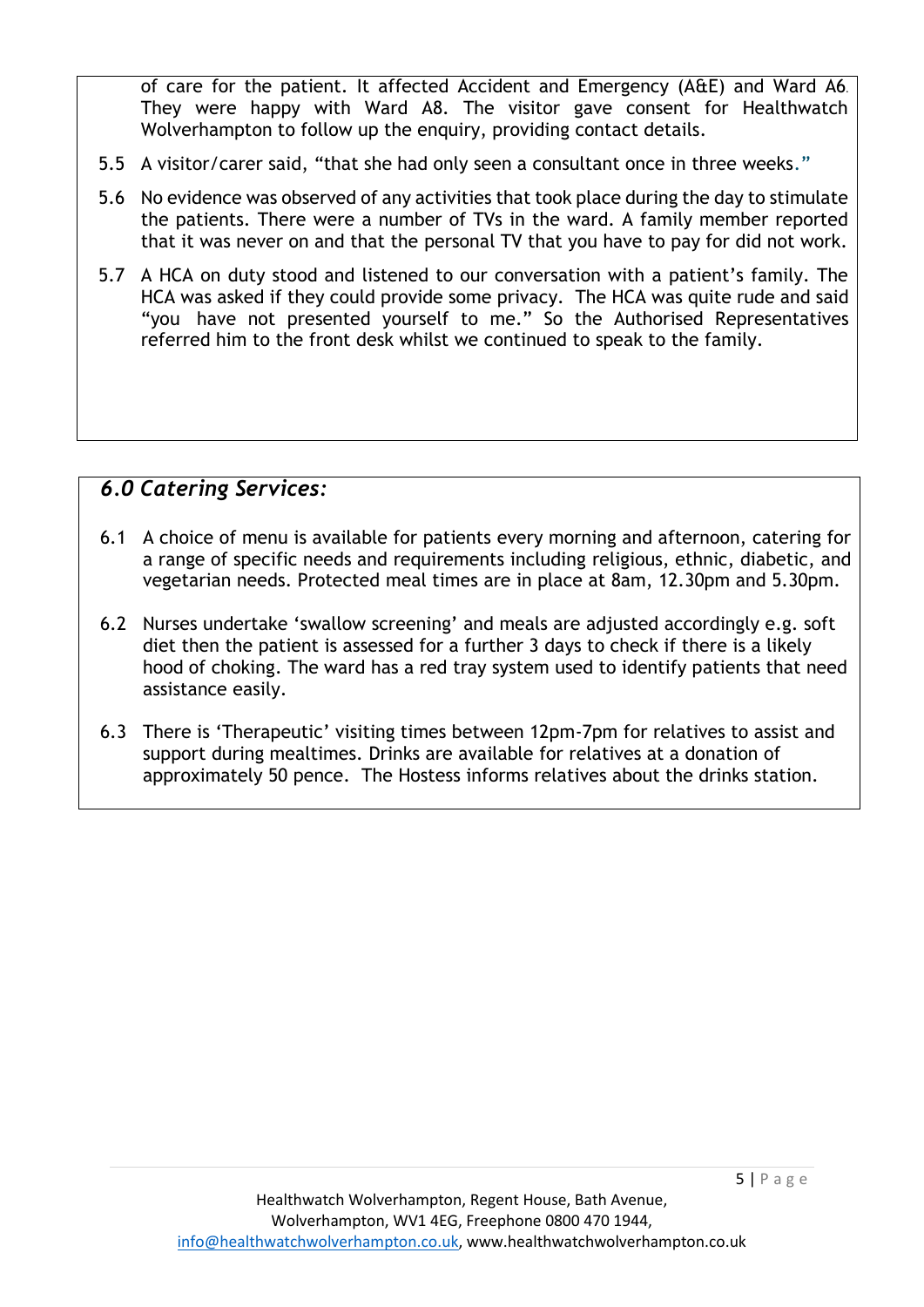# *7.0 Staff Experiences and Observations:*

- 7.1 **"**All staff have attended an Awareness Training in Basic Dementia. Dementia needs different types of communication and staff gauge the mood to respond accordingly."
- 7.2 "Specialist courses are available at degree level and are dependent on funding. A course in 'A Care of Older People' is currently being developed at the University of Wolverhampton."
- 7.3 "The HCA's attend an 'Assistants course' 2 days per year."
- 7.4 "Phlebotomy courses are available for all nurses."
- 7.5 "The 'Nurse Associates role' has been introduced across the RWT. Ward A8 has been allocated one Nurse Associate who will undertake a two year course to enable them to undertake clinical skills such as cannulation"
- 7.6 "Staff Appraisals are carried out every year."
- 7.7 "Whistle blowing can be reported to the Union Representatives and staff can also approach in confidence to the Sister/Matron."
- 7.8 "There is one HCA on the Ward who uses British Sign Language to communicate with deaf patients. This HCA is approached regularly as there is currently a patient on the ward who is Deaf. The HCA is on 'Bank Staff'. There is no one else available to cover when the HCA is not on duty or busy with other patients."
- 7.9 "The HCA uses a picture book with the patient to communicate and is also trying to teach Basic Sign Language to other the Ward staff. The Sister has spoken to the Education Department in order to provide Basic Sign Language for the staff."
- 7.10 "Patients with a higher fall risk and other conditions are admitted in Bays 2 and 3 where there is higher visibility from the Nurses' desk. There is a table for Nurses in these Bays to sit and carry out their paperwork."
- 7.11 "Patients with a high risk of falls are supported via a one to one tagging system in a bay. For example, one nurse will always be present in the bay, in line with the new falls policy."
- 7.12 "The 'Safe Hands Badges' are worn by all nurses on the Ward. Patients have a watch-like gadget on their wrist which raises an alarm if they leave the ward." "This needs to be 'acknowledged' on system/screen to clear the alarm. There have been some issues with batteries needing replacing and now there is also a scanner on the fire exit doors which was not previously registering exit by patients."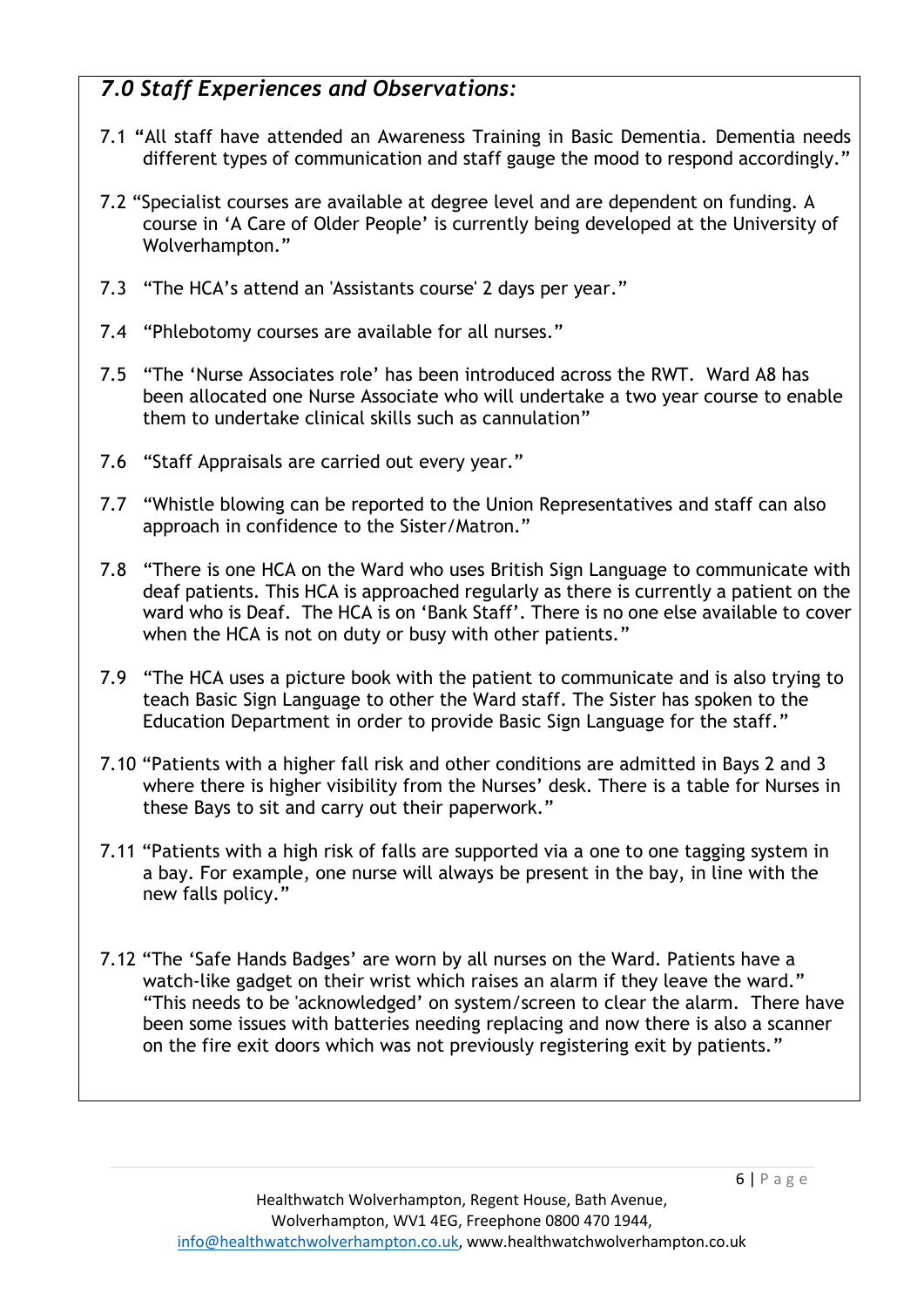- 7.13 **"**Patients/families initially inform the Ward Manager of any complaints, who will try to resolve the query or may provide the Patient Advisory Liaison (PALs) contact information. The PALs poster is displayed on the wall."
- 7.14 **"**The Consultants ward rounds start between 9am and 10am for approximately 2 hours. At 7.30pm a nursing handover meeting is undertaken within the bays."
- 7.15 "Patient discharges occur every day, cut offs 8pm including transfer to other wards and 6pm cut off to go to Nursing home."
- 7.16 "The care package can sometimes take several weeks to implement, and we are informed a couple of days prior to commencement of packages of care to ensure all aspects of discharge planning are in place."
- 7.17 "There is also an issue with discharge of patients outside Wolverhampton area as they have different processes/social workers that give priority to their (local) Hub hospitals and Wolverhampton is a spoke so not necessarily prioritised."
- 7.18 "There is a deaf patient on the Ward, a private interpreter comes in 2 hours a day and relays information and a key worker who is also deaf but can talk passes on issues to staff."

# **8***.0 Summary, Comments and Further Observations*

- 8.1 Ward A8 is a male ward with 28 beds. The ward has 4 Bays and with a number of side rooms. At the time of this Enter and View visit there were 2 side rooms with the 'barrier nursing'. One patient in the side room had just passed away.
- 8.2 It was the opinion of the Authorised Representatives that there was inadequate spacing between the patient's beds and privacy was an issue when talking to patients and their visitors.
- 8.3 There appeared to be insufficient staffing levels on Ward: "1 HCA looks after one whole Bay and half of another Bay."
- 8.4 "Given the physical distance of the bays and the higher risk of falls for older patients and those with dementia, this issue needs addressing. There are 14 patients supported by one nurse."
- 8.5 There was an insufficient supply of medicine available i.e. Morphine
- 8.6 Lack of patient engagement and stimulating activities in the ward, apart from the TVS in the bays.
- 8.7 Shortage of staff trained in BSL who are able communicate effectively with Deaf patients, relatives and carers.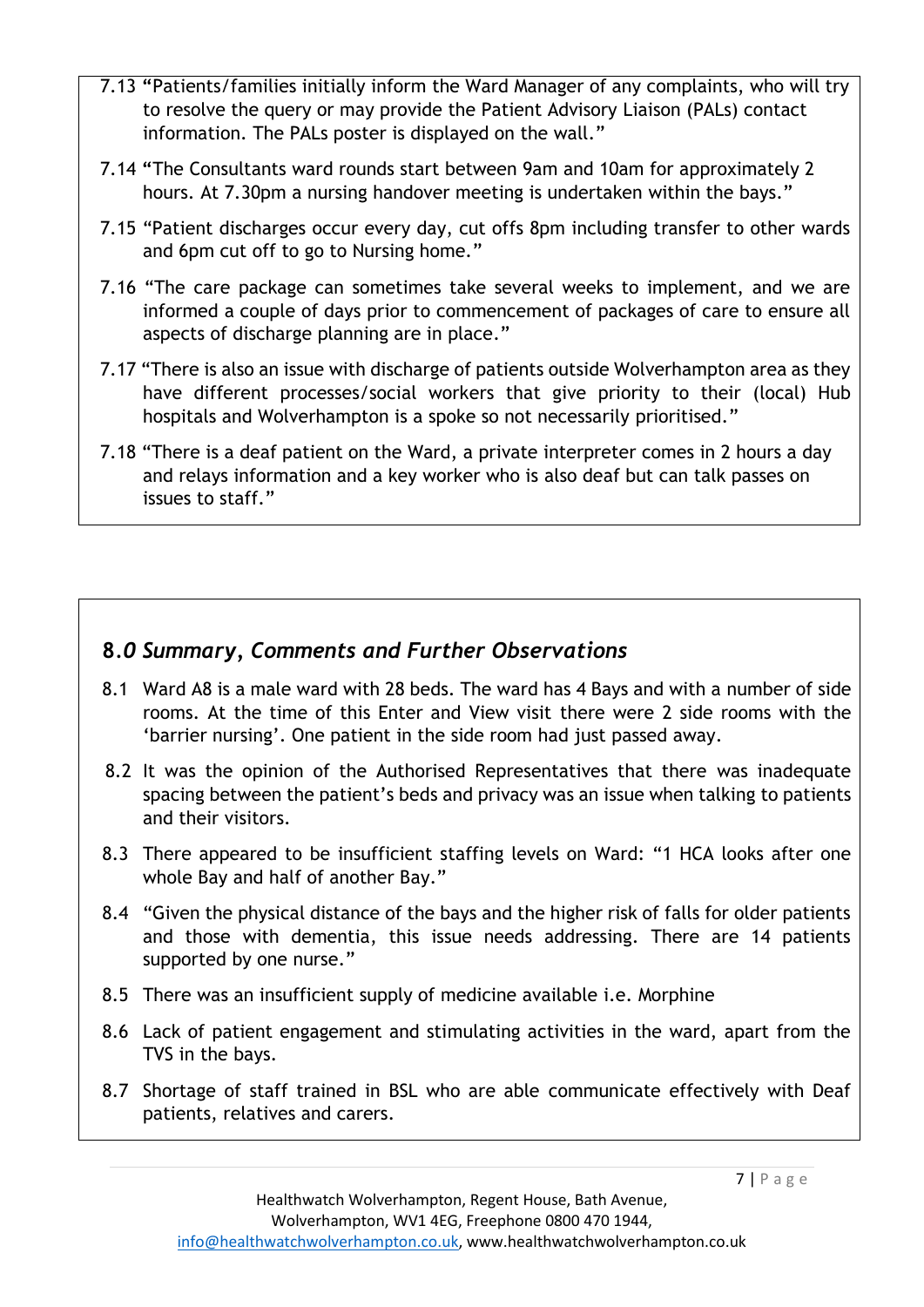8.8 Insufficient care planning from other health and social care professionals, i.e. no physio input and lack of social worker input.

#### *9.0 Follow - Up Action:*

The following information is to be requested from the service provider:

- 9.1 Breakdown of discharges occurring on different days of the week and weekend.
- 9.2 What is the actual ratio of HCA's to patients?
- 9.3 What is the ratio of trained Nurses to patients?
- 9.4 What is the protocol for managing patient's medication levels on the Ward?
- 9.5 Protocol for dealing with Deaf patients.

### *10.0 Recommendations*

- 10.1 Acknowledgement from the provider as identified in section 11, have taken on board Healthwatch findings and things have been put in place.
- 10.2 'Condemned' or faulty items should be removed from public areas.
- 10.3 Protocol needs to be in place for patients to be dressed appropriately (underwear) especially during visiting times.
- 10.4 Patient mattresses need to be checked regularly and not left deflated.
- 10.5 Patient drug/medicine levels should be monitored regularly and re-ordered in a timely manner.
- 10.6 Personal TV's that do not work should be removed or replaced.
- 10.7 More staff should be trained in British Sign Language.
- 10.8 Healthwatch will carry out a follow up visit within the next 12 months.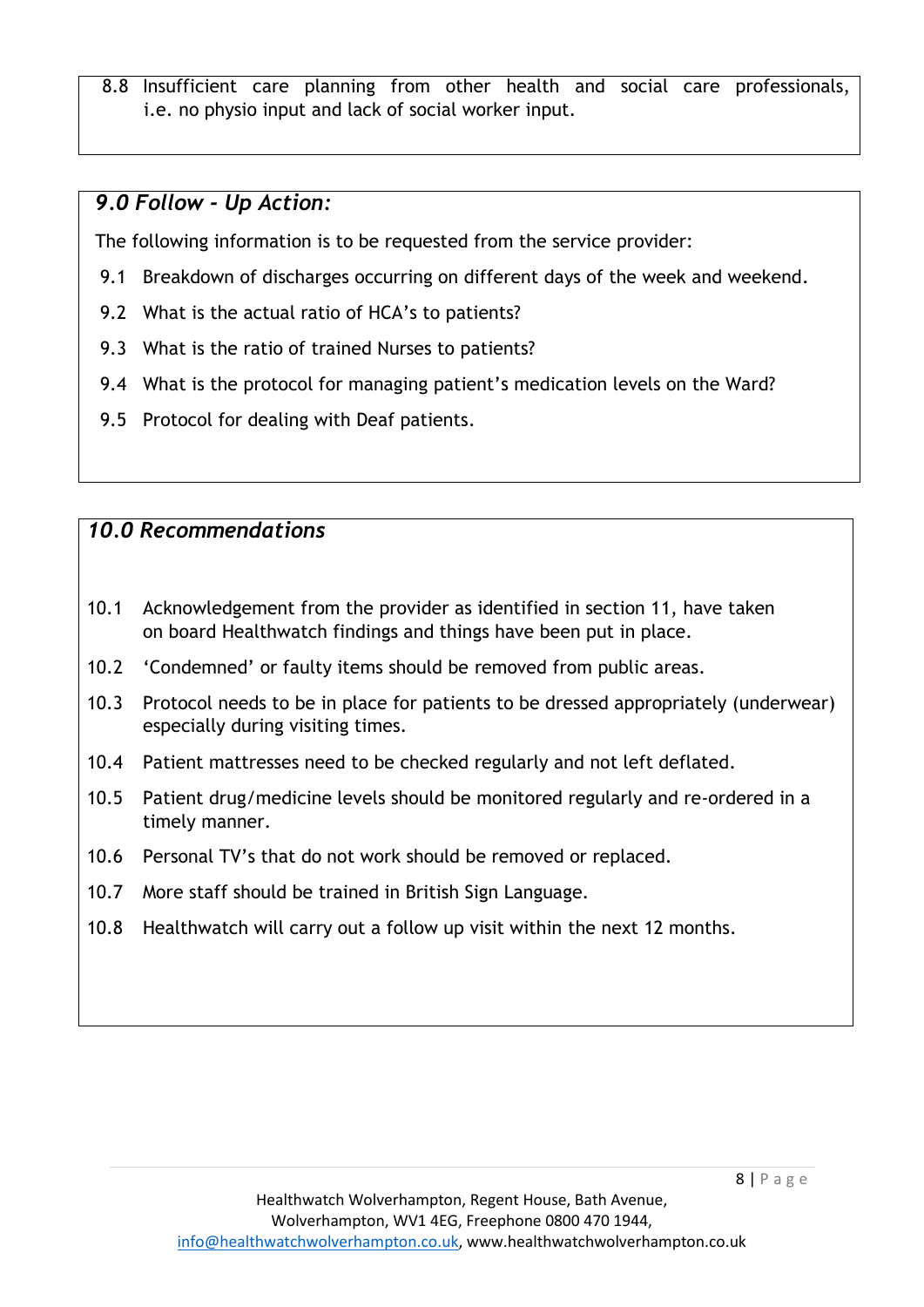*11. Provider Response and Intended Action: (response to Healthwatch Observations throughout the report. Numbers are relevant to each section)*

- 1.1 In response, this observation has been escalated to the team responsible for car parking.
- 1.2 / 1.3 A new system has been implemented to monitor and control items that are left in the corridor. An improvement has been noted.
- 1.4 The sign states "keep shut at all times". The door kept "sticking" which meant it was not closing properly. The door has since been trimmed to prevent this occurring. Sister will continue to monitor this.
- 1.5 The over bed table has been replaced.
- 1.6 Accepted action in place to rectify.
- 1.7 There are thermometers in each bay to monitor the temperature. Some of the elderly, frail patients need to be kept warm so this comment may be subjective.
- 4.2/5.7 Sister has addressed this with the member of staff as the response was clearly not acceptable.
- 4.3 A new system was implemented in January 2017 whereby "tagging" was
- 5.2 adopted in each bay. Essentially this means that members of the multi-
- 7.11 disciplinary team do not leave the bay until another member of the team
- 8.4 takes over. This assists with maintaining privacy and dignity, maintain safety from a falls perspective, together with reducing staff members positioning themselves around the front desk.
- 4.4 This will be monitored on a daily basis agree not acceptable.
- 4.5 The onus should not have been on the patient to contact the Social Worker. There appears to have been a communication breakdown. This can be resolved moving forward as every morning a huddle takes place with nursing, medical staff, therapists etc – Sister will reinforce the importance of all members of the multi-disciplinary team explaining the management plan to each patient.
- 4.6 Accept this was not acceptable Sister to raise with the team and monitor on a daily basis.
- 5.1/ 8.5 Addressed with the team as the drugs should have been ordered the day 9.4 before. Sister will monitor.
- 5.5 The Consultants work 7 days a week. It is possible that the Consultant had left the ward by the time the visitor/carer attended the ward.
- 5.6/8.6 A reminiscence room will be completed by the end of March 2017 to address this issue.